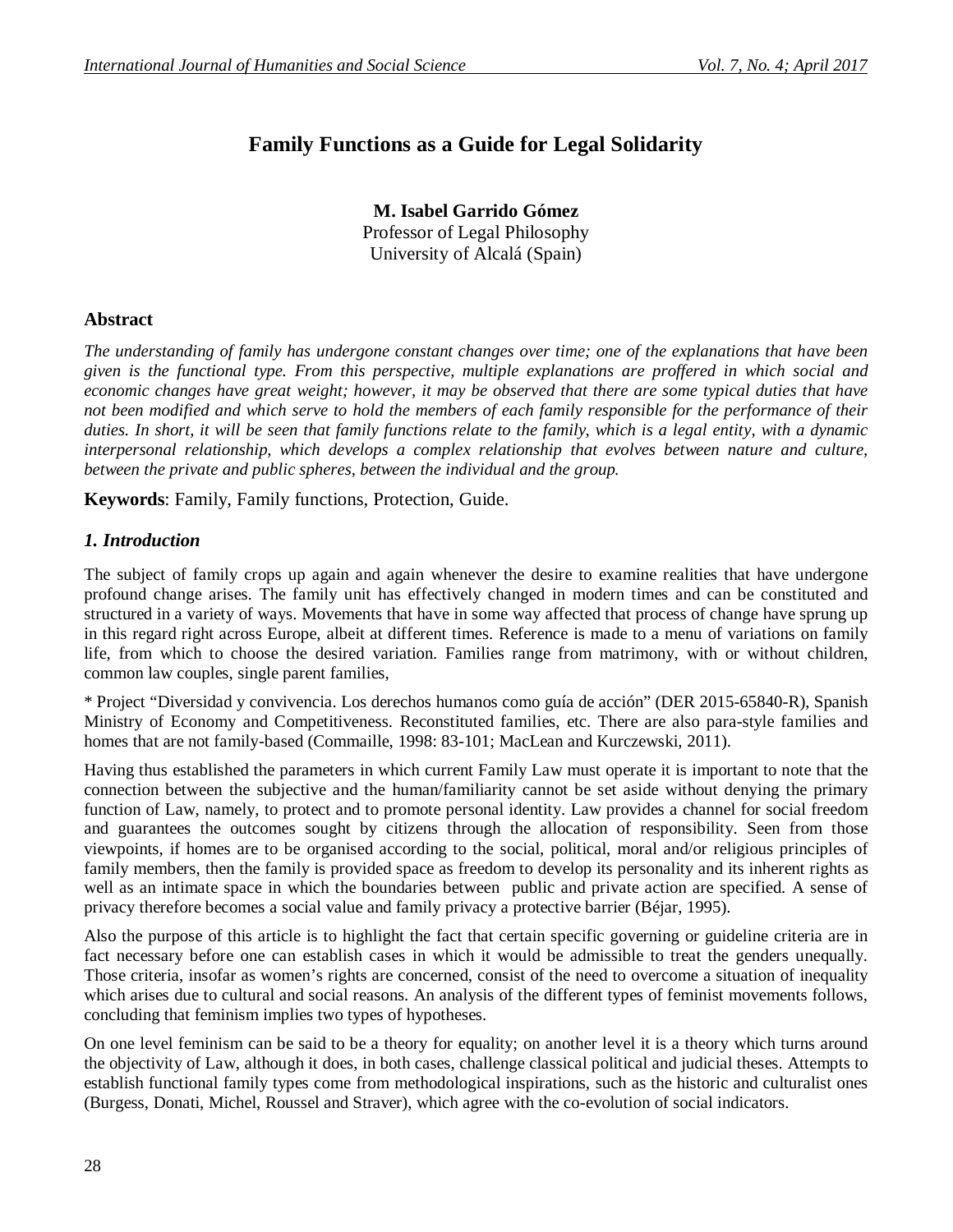These appreciate their succession and coexistence over time; the classist (Barthez, Betaux, lefaucheur, Menahem, etc.), which considers the family as mediation and expression of the class system or relations produced by themselves; and the systematic (Farber, Kantor and Read, Olson, Reiss, etc.), which originates in structures and processes where the group operates in a transclassist and transhistoric way characteristic of a collective action. Each of these perspectives provides a link between the social and the family model (Kellerhals, 1987: 153-179). A milestone was marked by the Industrial Revolution; it greatly influenced the changes in family structure as from this time on the family would not be extensive and share the work. The mutation is the result of the process of social differentiation and functional specialization of the modern age, from the moment that the family ceases to perform some of the economic and educational functions that it historically had to focus on being a carrier of affective services (Dallos and McLaughlin, 2002).

### *2. The functions of family*

In this regard, the fact that, at present, the family is smaller, less cohesive and stable has a great influence. In contrast to the legal tradition that identifies family and marriage, the idea that the family experience is the result of an act in terms of relationship is being implanted. However, today the family continues to perform some essential functions for the individual and among its members a strong interaction prevails with a view to the common good. What has changed is the way the functional content is exercised, which makes it very difficult to see to what extent the State´s action is subsidiary and principal. Family functions are eminently social, so social functions can be deployed in: generative action, the fitness of its members, the maintenance of order within the family and outside the family, maintaining family morale and motivation to perform tasks in and outside the family, the production of goods and services necessary to maintain the family unit and the socialization of children (Beck-Gernsheim, 2002). Such functions are outlined, in turn, in: The union of sexes as a personal complement, and procreation as a means of continuing the species. If the family is the biological link for the conservation, propagation and development of the species, the children are the result of the union of the parents and the expression of man's desire for perpetuity. At this point, it should be noted that in the family relationship the affection aspect has gained ground over procreation and survival. Its goal is happiness and parenthood is seen as a personal and free decision which is weighed by the burdens and sacrifices it means. Consequently, it is argued that the family should be organized privately; the sexual act should be separated from procreation and marriage, and parenthood should be seen as an option to which the couple is entitled, restricted to the area of privacy (McGoldrick, Carter, and García-Preto, 2011).

The comprehensive care of children in order for them to acquire autonomy and come to develop their own personality as an expression of personal and social responsibility, along with mutual aid as a form of reciprocal aid, both physical and moral. In this regard, we must see it as a positive thing that, at present, there is a better balance in the distribution of power and greater responsibility in the education of children, based on mutual support and solidarity. This is because the family is the most suitable natural environment for a person to develop; if the socio-cultural expectations of adults are not in agreement with the content and organization of the personality as it progresses in childhood and adulthood, the result is that the conflict may be personal or with other individuals or social groups (Bloch, 2003).

The family as a unit of economic value because it is an irreplaceable care element and a balancing factor that can´t be ignored in the organization of the State and society. From this perspective, we can say that the family is a center of cooperation between spouses and co-responsibility for children. The result of this cooperation and responsibility are the benefits it brings to society. By this, we mean that the family represents a social relationship that places people in a socio-economic space; aid for subsistence and promotion provided among family members is designed to improve status. It is within the family that the individual makes its largest investment in cooperation (Ermish, 2003). The family as a means of socialization of the individual; with it children assimilate the values, knowledge, customs and social standards to which it belongs. The family is characterized as a group of people united by kinship who share a common history and have a similar socio-economic and cultural status. In this sense, it performs a specifying function in education focused on socialization as training for roles that must be played in society. Culture intervenes in the behavior of children in the manner in which they meet or ignore their needs, but it is in the family where its members live in the home community, learning to interact and share, to recognize what is just, responsible freedom, respect for others, to develop the concepts of authority, organization, understanding and participation in the development of legal consciousness (Parsons and Bales, 2002; Winnicot, 1991).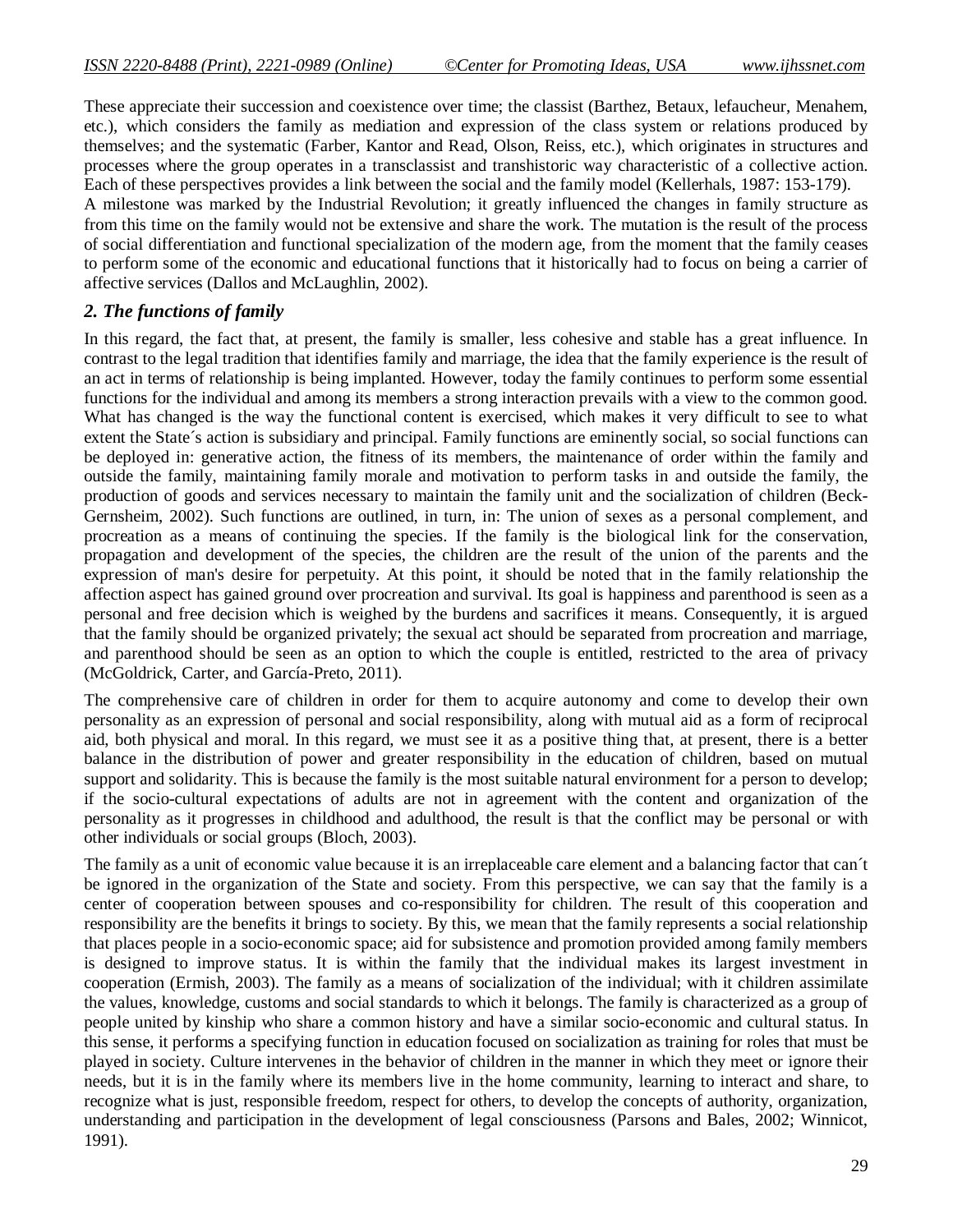## *3. The special role of women*

Women's rights and family questions are currently undergoing changes in that underlying values have been inverted. Major differences can however be observed and different models prevail in the transnational context. There are four separate options, in fact, according to whether one adopts a view based on liberalism/authoritarianism or on egalitarianism/non-egalitarianism: the absolute nuclear family, the egalitarian nuclear family, the birth family and the community family. Women´s rights can be said to revolve around these principles. This essay therefore examines equality with regard to drafting legislation in the light of both dimensions and considers the current tendency to specify the rights of the family. The essay concludes with an analysis of some of those rights and setting out the cultural and ideological, political and economic issues that necessarily serve to question the subject of this study (McGlynn, 2006).

The fact that women are currently gaining equality with men in the eyes of the law and share authority both within the family group and over the children is also significant. An internal process of democratisation has taken place in this regard brought about by a weakening and decentralisation of masculine power. Nevertheless, and despite the fact that this is so, sentiments are still largely seen as a feminine stronghold and the man deemed to represent everything external to the home. While it is true to say that women are now protected under law and although there has been a move toward material equality, this is not yet fully in place. Nevertheless and notwithstanding these points, femininity is still largely seen as the stronghold of sentiment and the man as embodying factors outside the home. Women are protected in so far as their rights are concerned and yet, despite certain material improvement, absolute equality has yet to be achieved (Rolandsen, 2013).

There is an anthropological dimension to the differential evaluation of the sexes and this comes down through parenting models and the universal reality of the sexual/ritual/family co-division of partners. Division of labour according to the sexes brought about a reciprocal state of dependency, in line with the principle of maternity and lesser physical strength of women. Judicial inequality of men and women in marriage was maintained throughout the 19th century and the wife remained subordinate to the husband. Under Common Law the male was to provide for his wife and family. She was subject to the *ius maritale* and her job was to look after her husband and children, run the house and educate her children. Marriage meant the woman was no longer allowed to have her own property nor to enter into contracts on her own accord without the consent of her husband. The Codifications deemed that the husband was the head of the family; he directed matrimonial matters and ruled on family affairs. It was only certain European Legal Regimes, particularly the German circle of Codifications, which attributed certain rights to women (Coing, 1996: 381, 388).

The situation described above has a great deal to do with the traditional notion that one of the basic functions of the family unit is the union between the genders as complementing each other and as a means to ensure procreation of the race. In this sense, if the family can be said to be the biological link to conservation, propagation and development of the species, then children are the outcome of that union between the parents and are the expression of the human being's desire to perpetuate mankind. Aristotle referred to the family by saying that it is the first union between people which arises out of need, between beings that are incapable of living without each other, i.e. union between the male and the female in order to perpetuate the race. That it does not occur as the result of a deliberate proposition but rather because a natural instinct exists in man, just as it does in other animals and plants, one's desire to leave behind one another being of the same race (Aristotle, 2010).

Having remained subordinate for a long period of time, women were soon to begin an intensive socio-political battle and sought to be acknowledged as equal to man in dignity. That example of feminism was based on equality of the sexes and then, later on, there was the 20th century feminism of French origin, which was the product of post-structuralism and Italian feminism that considered that "being a woman" was neither comparable nor subordinate to "being a man". A distinction has been made from that point of view which of itself serves as a root cause of exclusion. For its part, radical feminism sets the two sexes against each other as enemies and looks on all things male as being somehow inferior. It effectively forgets the complementary aspect of sexual duality that comes from the ontological dimension of the person. Neo-feminism promotes male-female equality by equating their rights, given the changed roles and involvement of the female sex in the workforce, while still taking their differences into account (Goldscheid, 2013).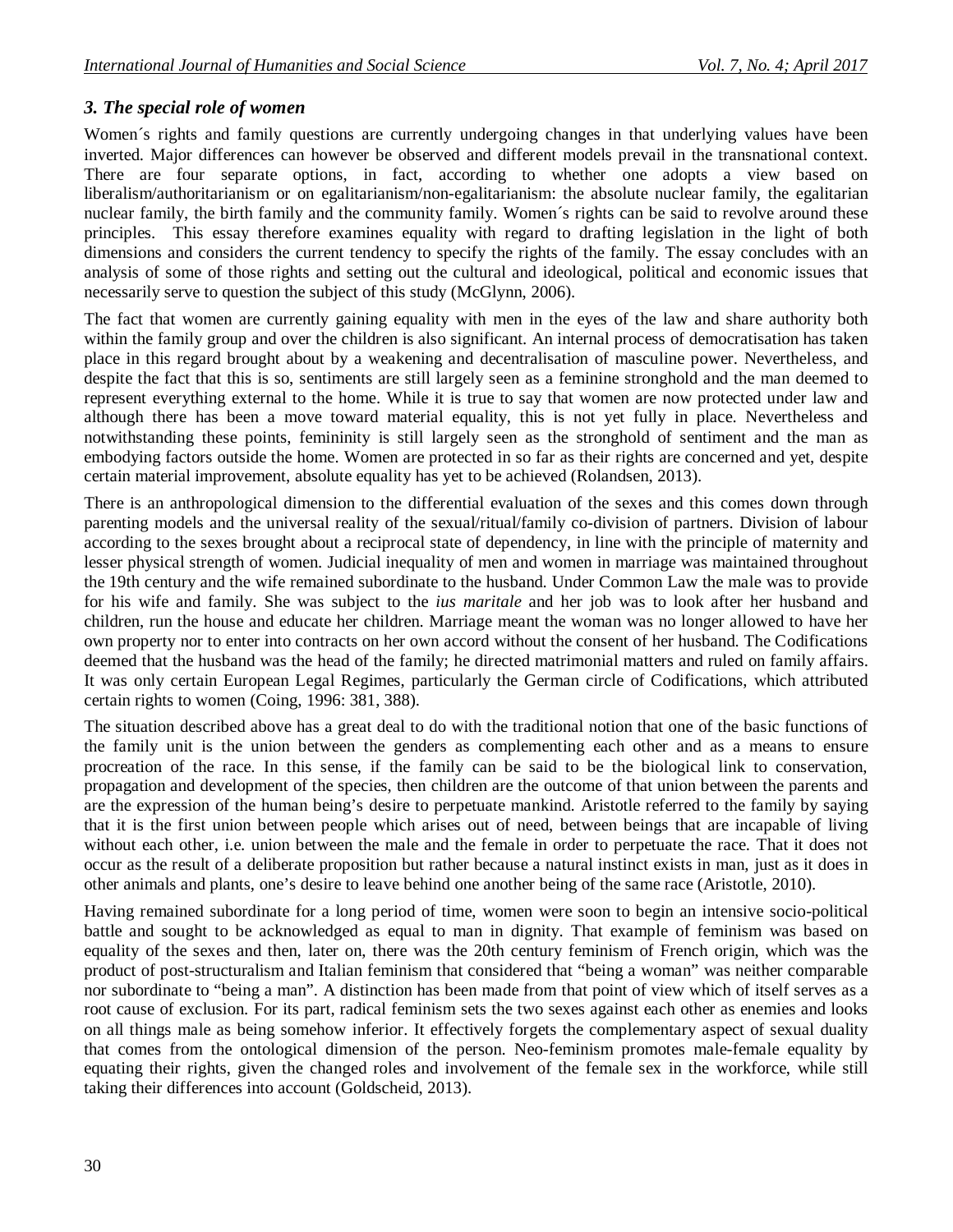#### *4. Family rights and guarantees*

The basic emergency solution is considered to be an exercise that must guide the rule-making procedure, and a prerequisite for achieving man´s freedom. The legal action adopted by the official authorities becomes an integration factor, and behind this legal action there is the development of a social utility that consists of redistributing the resources that a society´s citizens produce (Simon, 2000: 16). In this sense, Luhmann (1990) believes that the concepts of "function" and "assistance" must be separated, because "in that way the establishment of a policy using the official model of collective responsibility will become acceptable, given that the policy can always be linked to the question of who benefits from it [...]" "The difference between "function" and "assistance" leads to several theories; the distinction between function and assistance within the theory allows it to be understood; it allows its own self-balance". At the same time, Rawls (1999) points out that the political principles are not applied directly to a family´s home life. Instead a series of restrictions are applied on the family in order to ensure that "the fundamental rights, freedoms and opportunities for all its members [...]" are guaranteed. "This means that the principles declare the basic rights of all citizens and family members to be equal".

In this way, the question of guarantees means that there are rights with a greater degree of resistance than others depending on what the authorities have decided (Prieto, 1994: 95 ff.), in fact Guastini (1999: 186) goes as far as to talk of "real rights" and "presumed rights". The existence of one attributive regulation is sufficient to confer rights. On the other hand, the fact that they are promulgated does not mean that they are guaranteed, it is also necessary to have the appropriate mechanisms available for their protection. In short, the "real rights" are "those susceptible to jurisdictional protection, being able to be applied or vindicate themselves before a specific subject". The content refers to a clearly-defined conduct of responsibility, with a subject who is the holder. And the "presumed rights" are "those which do not satisfy any of these conditions".

From a different point of view, the direction that the measures must take relates to the institutionalization of the relationships between the couple, between the relatives and the children, and between the collaborators who try to assign each individual with a position in society and transfer "immaterial" goods. Other guidelines are the social transfer ones which deal with earned income or distribution. They may be directed, in general, to offering information, guidance, social cooperation and a home help service; and they may be precise, and focus on the family and children, young people, the elderly, the disabled, drug addiction, crime prevention, women, homosexuality, ethnic minorities and other marginalized groups (Various authors, 1993). Therefore, we realize that State cooperation towards the family does not simply focus on welfare and economy, and aim to encourage an increased birth rate. The instruments establish consistent transfer regulations for financial transfers, with regard to the fiscal ambit, Social Security, social assistance..., and also regarding the availability of infrastructures and services. At present, the family policy is more "indirect" than "direct", it is not directed at families, and it distributes goods between "customers", "patients" and "consumers" (Donati, 1990: 51 ff.).

### *5. Actions of the State*

The State must ensure and promote the initiative of the family and the exercise of its rights and duties, completing or substituting them should there be any partial or total impossibility, or should the legal obligations not be adequately met. It is clear that the Public Administration is mainly responsible for creating social policy in Europe, however, for some time, the growing needs and the disparity of resources in a globalized, yet fragmented world, where the ways of life are very different, lead to significant changes, considering solidarity and equality principles valued according to the degree of freedom they present, promoting family participation and association in social aspects which affect them, both as subjects of primary services and as active, transactional subjects (Donati, 1990: 53 ff.). Under these guidelines, a new legal-political model in which the family would continue to receive assistance gains strength, but it´s implication in the development of the public sector would be significantly greater, differentiating and balancing all concurrent types of cooperation, with the aim of securing an harmonizing formula. It can be drawn from what we have said up till now that from the alternative development of the Welfare State model, important legal changes have come into being. These changes take shape in various points: a) the use of new legal regulations, characterised by their vagueness and imprecise meaning, which is the case of the standards and general clauses which can take on a different meaning in the areas of legislation, and Administration; and b) the change means going from a formalist legal reasoning towards a finalist legal reasoning which is oriented towards principles.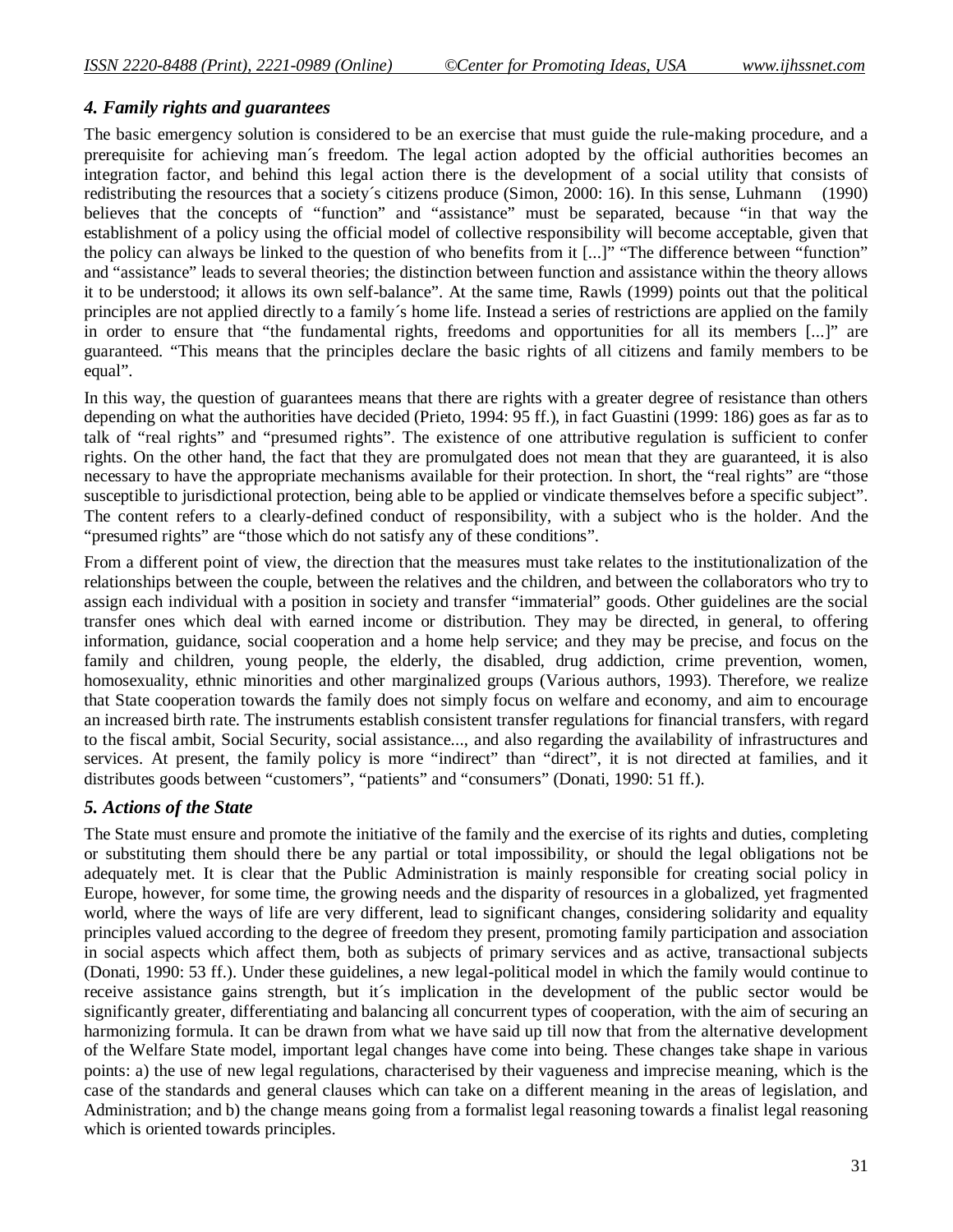This question links directly with the dynamic emanating from the Welfare State, given that the State takes on new function and acquires a central role which was not that of serving as an arbiter of the liberal Rule of Law, which is why the Law connected to it is a Law for which the logical deduction of legal consequences takes a back seat (Julios-Campuzano, 2007: 47-84). The aforementioned paradigm is exceeded by a plural reality, both in the legal framework and in the social, political and economic one, where each of these spheres is not isolated from the rest, but there are intimate implications and connections between them. All of this means that the simplicity of modernity is broken (Jenson and Sousa Santos, 2000: 35 ff.).

In broad terms, the action of the legal models in which the State has a cooperative role has the effect of transferring money from high incomes to lower incomes; from families with fewer members, older children and fewer problems, to larger families, with young children and more problems, especially in the case of one-parent families, families in which the head of the family is unemployed or disabled, and in the case of a disabled or orphaned child; and from single adults to families. The content depends on the State´s principles, the institutional structures, the economic-social situation and the cultural tradition. Its limits include the principle of equality, the prohibition of arbitrariness and the right to assistance and/or sufficient benefits for needy situations, that ought to be progressively re-evaluated to compensate for losses of purchasing power (Schultheis, 1991: 7 ff.).

In virtue of the question posed, in this study we will try to determine the legal-political nature of the methods adopted by the official authorities to protect family rights, looking primarily at the area of the European Union. Having completed a comparative analysis that expounds the common and differential aspects, we will consider the importance of guarantees when it comes to talking about family "rights" and the State´s "duties", and we go on to propose a model that meets basic needs in an absolute and effective way, and which simplifies the current "polysystem".

From a global point of view, "family policies" should exist for the good of the family unit and serve to strengthen it, and, at the same time, they constitute an area of personal fulfillment which increasingly requires a higher quality of life (Dumon, 1987: 121 ff.). Zimmerman (1995) defines the aforementioned policy as one which incorporates family welfare as a rule, that is, "one that introduces a family perspective at a political level, and which is evident when both defining the objectives and studying the results". The abovementioned measures bring about social equilibrium, owing to the fact that in a society that places great importance on production, and that has a structure which creates private needs, there is pressure to obtain the maximum income possible in each unit (Millard, 1995).

These reflections give rise to the question of whether or not the family policy should be interpreted as a social policy. Society´s answer is not unanimous, given that for some people the basis of compensation for the economic burdens are the children, and they talk of an independent policy; for others however, it is regarded as that which the official authorities make for the family, and believe it cannot be analyzed separately from the social policy of which it forms part. We adopt the latter posture, based on the fact that the family is an essential social ambit which guarantees that individual personalities be recognized, therefore the State's actions must recognize that dimension (Landwerlin, 2011).

## *6. Legal protection*

In particular, globalization presents a reference to a social, economic, cultural and demographic process from which Law cannot escape. From this perspective, and starting from the new relationship between the public and private spheres, what stand out are the relevance of deregulation as a reality and the need for the State to continue maintaining its functions, albeit renewed in accordance with the demands of the new scenario in which it operates. But the reality of Law demonstrates a number of problems which need to be overcome through a new understanding of globalization and the implementation of new legal techniques and formulations for the implementation of the cosmopolitanism and multiculturalism (Lansley, 2012: 25 ff.).

From this point of view, the objective which, as I see it, we have to mark out is to find a legal-political method of inclusion and integration in which the rules of the game are established and must be complied with, considering how we should value difference and identity, how they should be married with equality, what is the route to obtaining mutual and equal respect between all the cultural groups, and where we should situate the point of cohesion in a socio-political context (Brysk, 2002; Chiba, 1998: 228-245).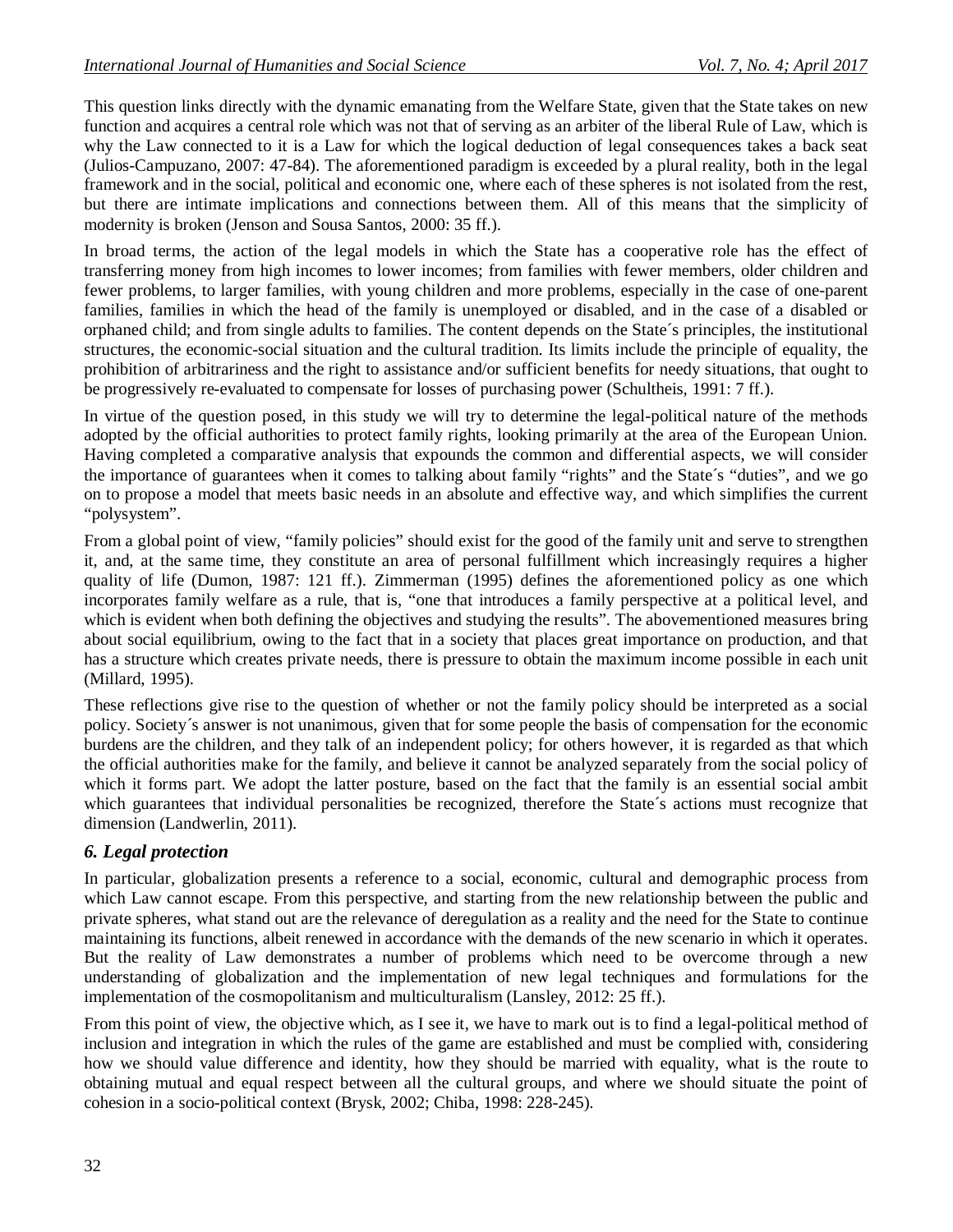As Fariñas believes, the new form of homogenization implemented by globalization supposes the interested use of the legal principle of formal equality, the sense in which legal universalism and the discourse of liberal and individual laws serve to provide a foundation for formal legitimacy (Fariñas, 2002: 188-189; Gill, 1998: 23-38). In short, to be able to overcome these serious problems, the objective I think we have to set ourselves is to find a model of global Law which is able to carry out an alternative project (Brysk, 2002) to the globalization which we are seeing today. And that, I think, can only be achieved through the discussion of human rights focussed on the commitment of a cosmopolitan democracy.

Once characterised the Comparative Law's method with depth and flexibility limits, we can see that the legal method used may used the deduction, induction and the analogy, however today the fight between the two first does not exist anymore, and its complementary nature is clearly defined. Logic's abstract character turns it into an instrument of Comparative Law, taking on the structure, the statements' and arguments' form when exploring the reasoning or argumentation in the process of settlement, interpretation, application and explanation of Law. Once subscribed that one of the reasons of the approach between Logic and Law has been the belief that the legal system feeds with analytic judgements the judgements of fact and value, the legal system becomes then an object of the theory which tries to clarify the system's building rules and define its general properties. In this sense, the fact of working out the legal language has great strength, as it is the most developed field of prescriptive language (Alchourrón, 1991: 25 ff.; Atienza, 1998: 270).

But at the present the Law has two basic types of regulations: the domestic and the international; the nation-States, societies and legal systems are largely isolated areas that can be analyzed separately; the Law and the theory of modern law are secular, apart from its historical and cultural roots in the Judeo-Christian tradition; the Law of the modern State is rational-bureaucratic and instrumental, has a means to achieve social purposes and has sharp features; the Law is more understandable if you look up and down. From this point of view, the view held by users or customers becomes secondary; the issues that form the core of a legal discipline are first ideas and norms, placing the empirical study of social facts in a secondary role; the Law of the modern State is almost entirely a creation of the North, ie, of European and Anglo-American, which spans almost the entire world with phenomena such as colonialism, imperialism, trade and the postcolonial influences; the study of non-Western legal traditions is a secondary side and not entirely relevant; the fundamental values that are under the modern law are universal, even if the philosophical foundations are very diverse (Nelken and Feest: 2001; Twining, 2005: 599-600).

Now, an assumption is that of the trend towards americanization of the continental Law, explained because globalization is given impetus by the needs of the global economy and by the unequal distribution of power. There is dissemination of concepts, figures and practices coming from the United States of America. Although also from this viewpoint, it is worth underlining that it comes from a restructuring of the international legal field, which has its origin basically in the practice of Law carried out by the large American legal firms and by the influence of American legal education on the elites of the Latin American States. But, if we go deeper into the matter in question, this idea of unification which is present in the legal dimension of globalization poses some questions: Do all countries have the political, social and cultural prerequisites to bring this harmonization to a successful conclusion? Can we talk of a genuine harmonization of Law, or rather that there is uniformity of the rules, but not the practice of application? And, in all the fields of Law, are all these tendencies carried out in the same manner? (Flood, 1996: 169-214).

#### *7. Equality and family social rights*

We can therefore see that legal standards act as incentives to decision making for future action and laws themselves determine the scope and effects of family relationships in detail. In other words, any agreements reached by dint of the autonomous will of the parties concerned will, in theory, have to adapt to the impediments of the legal system given that legal power is instrumental. The problem arises in that the ethical content of those legal powers, built on religion, ideology, tradition and values, holds great sway and it can be difficult to achieve consensus on issues such as marriage, divorce and child custody. Furthermore, equality in the eyes of the legal rules out any discrimination and attempts to bring about a minimum level of security of material circumstance. The rules regarding equality are general in nature and specify that no-one should be excluded yet, insofar as sharing common assets is concerned, that equality does not suffice as it is neither real nor effective.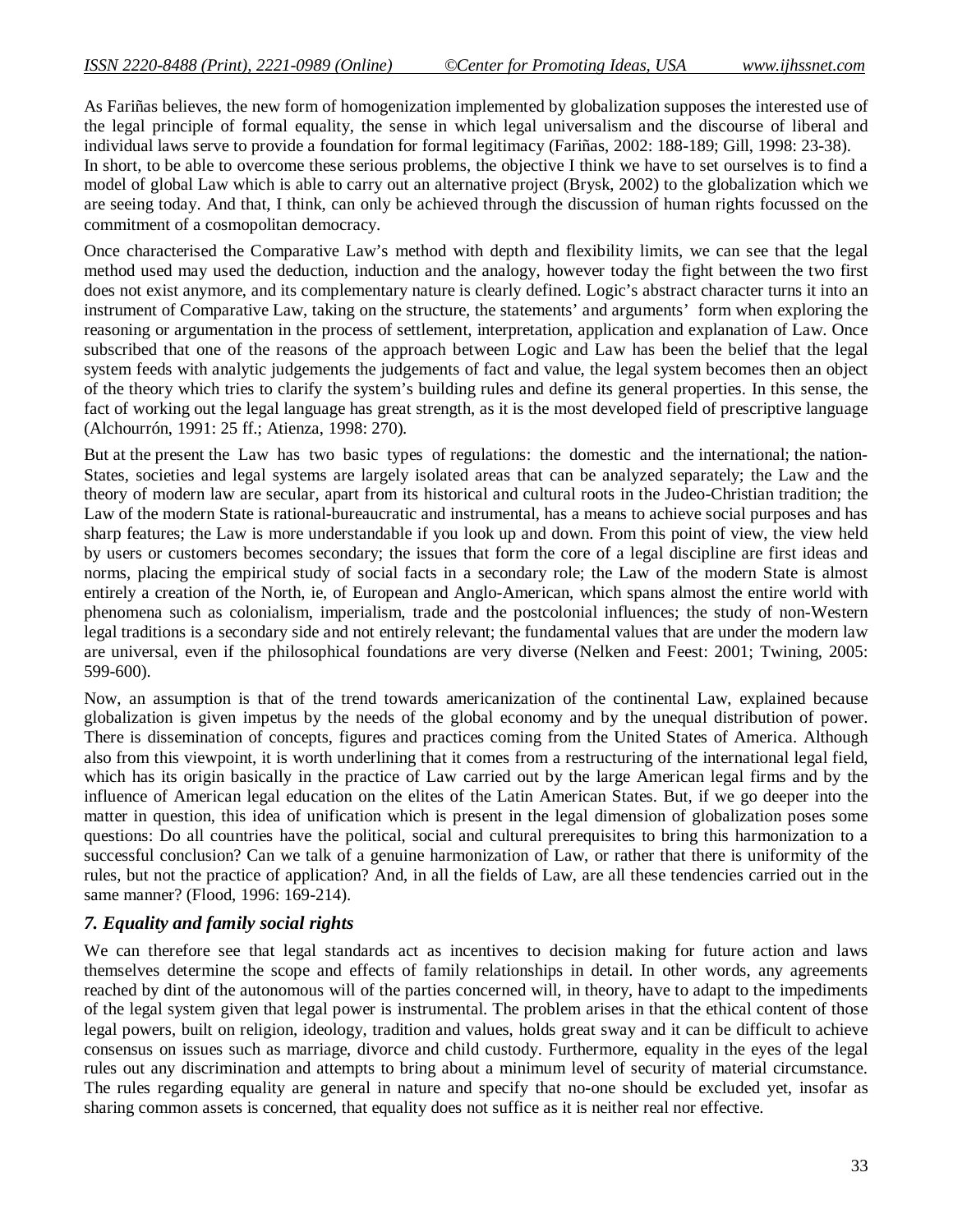The right to social services assistance and to safety is conceived as expressing the family interests and on that basis, therefore, individuals must be dealt with in such a way as to achieve satisfactory togetherness with the other members of the family group (Commaille, 1996; Díez-Picazo, 1984).

The contemporary concept of equality has its origin in the creation of a legal and social order in which the independence of the individual could only be obtained by positioning him under the auspices of the legal power of the State, with the concept of independence being linked to a formal system and economic autonomy. As Rosenfeld highlights, the history of constitutional equality is the result of a long and difficult struggle against feudal status and privileges. This is a dialectical struggle divided into three stages. In the first, difference is a correlate of inequality: "Those who are characterized as different are treated as inferiors or superiors depending on their position in the hierarchy". In the second phase, identity is a correlate of equality: "If certain criteria are met, everyone has the right to be treated equally". Finally, difference is the correlate: "Any person shall be treated in proportion to their needs and aspirations" (Rosenfeld, 1998: 415).

Overall, among the principles governing the functions of the family solidarity may be mentioned. At this point altruism, as an assumption, must be mutual, but it depends on the personality and ethical values of the people who make up the family. Usually, the woman displays more altruistic behavior than men, and the mother more than children; but when the couple is in conflict, this altruism usually disappears completely or partially, as every party looks to their own needs. In turn, solidarity implies being aware of one's own dignity and that of others. The attitude must be guided by estimating the group's distinctive responsibilities. We must accept that these responsibilities go directly from one member to another, and that each one must understand that they come from another more general responsibility, given the concern over the fact that the practices carried out entail an equal interest for all (Cabrillo, 1996; Meil, 2011; Saraceno, 2008).

In addition, reciprocity in the family operates as a balance to freedom and equality because through the structure of family life the person gives and receives, and all this is done in a cooperative regime. Consequently, generational equity states the ability to conduct fair reciprocity between generations present in a certain moment in history, the ability to invest in new generations, transmitting material heritage and the motivations and skills necessary for the production of material, cultural and spiritual resources, and the ability to compensate for the disadvantages that may arise for every newborn member in a larger family (Folbre and Bittman, 2004; Gil Calvo, 1997; 181-200).In this way, social rights constitute subjective rights, representing a programme of distribution of goods through a balance between public, collective and private interests. This results in a singular structure with a special mechanism by which the State has to provide assistance and services, and create, strengthen and promote the conditions allowing individuals and groups to satisfy their needs. Thus their obligations are also related to the prerequisites for exercising positive liberty. The main point of departure is that individuals are moral subjects endowed with dignity. It defends the idea that we all have real capacity for choice and that we all direct our existence towards certain aims in life (Asís, 2000, p. 150).

The social rights are paths of legitimation of the political public sphere, and serve to limit the official authority in order to add to its definition and to obtain the support and help it offers in the form of benefits and services. In relation to civil society they serve to defend its members from the official authority and from themselves, to be effective and surpass the natural state, to communicate and establish links between the official authority and the civil society, instead of having the official authority separated from society or a civil society that does not consider the official authority. In short, the purpose of the entire public service must be to ensure the enjoyment of rights and promote them. We draw the conclusion that the actions of the State which we have set out should be modernized and improved constantly, because, given the growing scarcity of many goods and having achieved universal social rights, in many cases the demands are excessive and impossible to meet; and, given the problems that arise when determining the individual who is entitled to State´s action, the decision-making becomes increasingly more complicated (Peces-Barba, 2004; Prieto, 1998: 72-73).

## *8. Conclusions*

Progress in the analysis of human rights is what will make it possible to go deeper into a fairer Law in the era of globalization. In this area, then, a preferential place must be given to legal Science which up till now has preserved a conceptual apparatus of a paleo-liberal type, and there has been no concern to draw up a theory of the guarantees and a Science of the Constitutions which meets the standard of the instances of tutelage expressed by the new and old rights.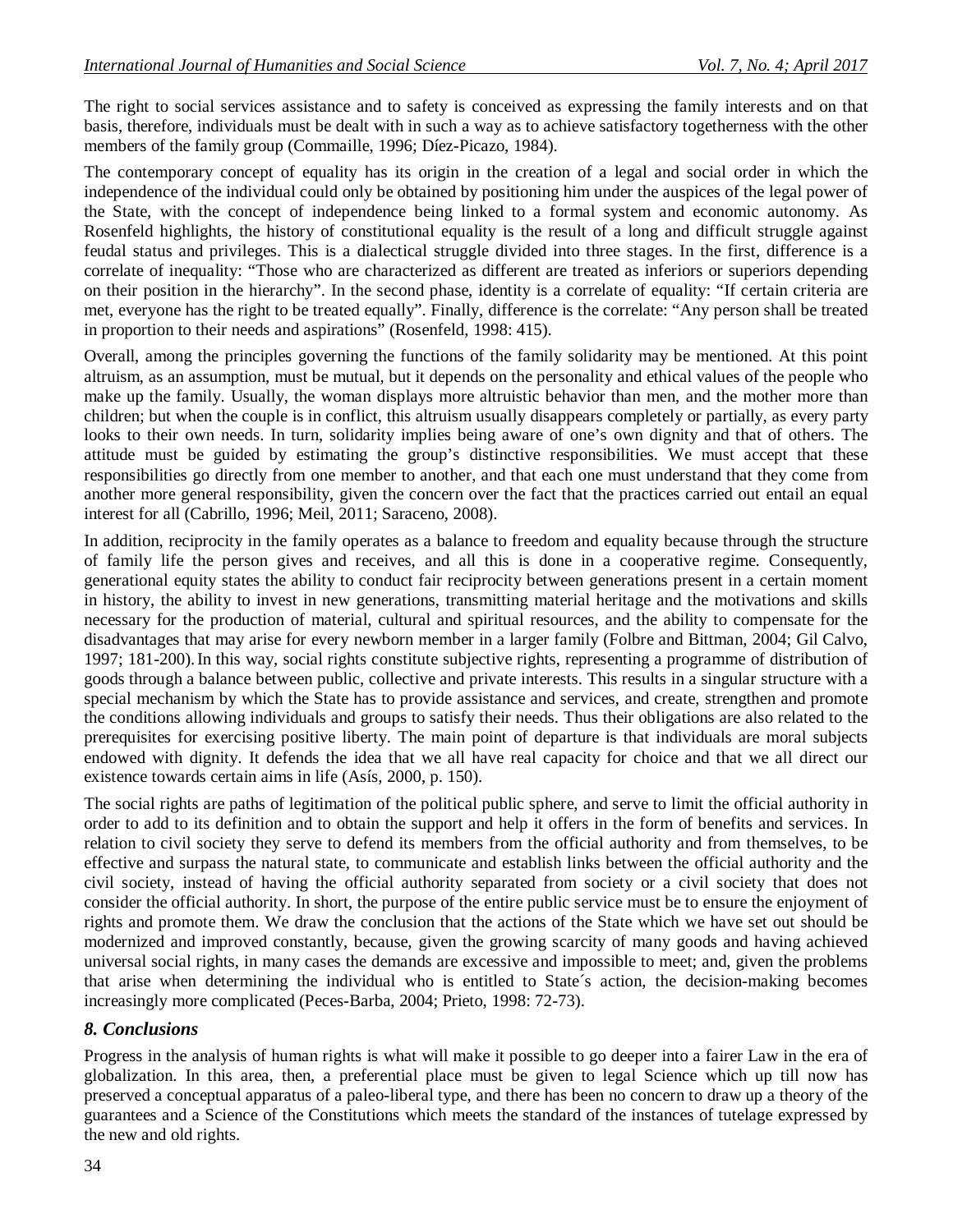Legal Science has had no impact on the creation of a constitutionalism of private Law which imposes limits and guarantees against the abuse of power by economic authorities. And, if we place ourselves in the public sphere, it can be seen that neither has legal Science drawn up, outside the criminal and procedural guarantees which protect our rights of freedom, appropriate guarantees for political and social rights (Ara, 1990: 155-156). Nevertheless, this is not contradicted by the fact that legal Science must be independent and take on spaces which are clearly of non-Law, together with informal dimensions within the current legal dynamics. All of this brings with it the requirement or the opportunity to carry out research which goes deeper into the real structure of the new forms and dynamics of Law (Calvo, 2007).

In short, to be able to overcome these serious problems, the objective I think we have to set ourselves is to find a model of Law which is able to carry out an alternative project. The globalization of Law has two main regulatory dimensions: the degree to which the world is subject to a set of legal rules, and reference to the certainty that human relationships are governed by Law everywhere in the world. Legal rules undergo conversion into obsessive-compulsive rules and become a system that legitimates itself based on its inherently self-generating nature. In addition, the initial concept of legal relations and their components are transformed into a techno-legal order under the influence of a new technical focus. Thus, a new order emerges, characterized by the formation of networks that imply that the globalization of law must centre around commercial and Contract Law, Public Law, protecting human rights and also the growing importance of lawyers, together with the dissemination of contents and legal procedures. All three of these mean that the regulatory authority of the State with respect to these areas is unlimited, although States can decide whether to participate or else to withdraw. In this state of affairs, linear systematicity is forgotten in order to implement a circular system, surpassed by the specification of new concepts (Bobbio, 2009: 449-508; Jenson and Sousa Santos, 2000).

The State intervenes along basic lines to the extent that it is in its interests to preserve the family as an institution. Regulations can be seen as a system providing incentives that have a decisive effect on future actions, although it is law itself that sets down the content and specific scope and effects of the legal-family relationship (Garrido, 2000). Any agreement reached from the autonomous will of the parties must necessarily adapt to the limitations set down under the Legal System, in that legal powers arising out of legal-family relationships are deemed instrumental and are attributed in order to ensure the purposes provided for under that legal system and this cannot be left up to the independent criteria of individual citizens. The degree of difficulty arises from the fact that families have very strong ethics which rely on moralistic and ideological issues, on religion, tradition and a value system.

## *References*

- Alchourrón, C. E. (1991) `Lógica de normas y lógica de proposiciones normativas´, in C. E. Alchourrón and E. Bulygin, *Análisis lógico y Derecho*, Madrid: Center for Constitutional Studies, Madrid.
- Ara, I. (1990) *Las transformaciones de los derechos*, Madrid: Tecnos.
- Aristotle (2010) *The Politics*, translated by C. García Gual and A. Pérez Jiménez, Chicago: Chicago University Press.
- Asís, R. de (2000) `La igualdad en el discurso de los derechos´, in J. A. López García and J. A. del Real (eds.), *Los derechos: entre la Ética, el Poder y el Derecho,* Madrid: Dykinson.
- Atienza, M. (1998) *Introducción al Derecho*, Alicante: Club Universitario.
- Beck-Gernsheim, E. (2002) *Reinventing the Family. In Search of New Lifestyles*, Cambridge (UK)-Malden (MA): Polity Press.
- Bejar, H. (1995) *El ámbito íntimo:(Privacidad, individualismo y modernidad),* Madrid: Alianza.
- Bloch, M. N. (2003) *Governing Children. Families, and Education: Restructuring the Welfare State*, New York: Palgrave Macmillan.
- Bobbio, N. (1991) *El tiempo de los derechos*, translated by R. de Asís Roig, Madrid: Sistema.
- -(2000) *Igualdad y libertad*, translated by P. Aragón, Barcelona: Paidós.
- -(2009) *Teoría general de la política*, ed. of M. Bovero, Madrid: Trotta.
- Brysk, A (2002) *Globalization and Human Rights*, Berkeley: University of California Press.
- Cabrillo, F. (1996) *Matrimonio, familia y economía*, Madrid: Minerva.
- Calvo, M. (2007) *Transformaciones del Estado y del Derecho*, Bogotá: University Externado of Colombia.
- Chiba, M. (1998) Legal Pluralism in the Contemporary Word, *Ratio Juris*, 11, pp. 228-245.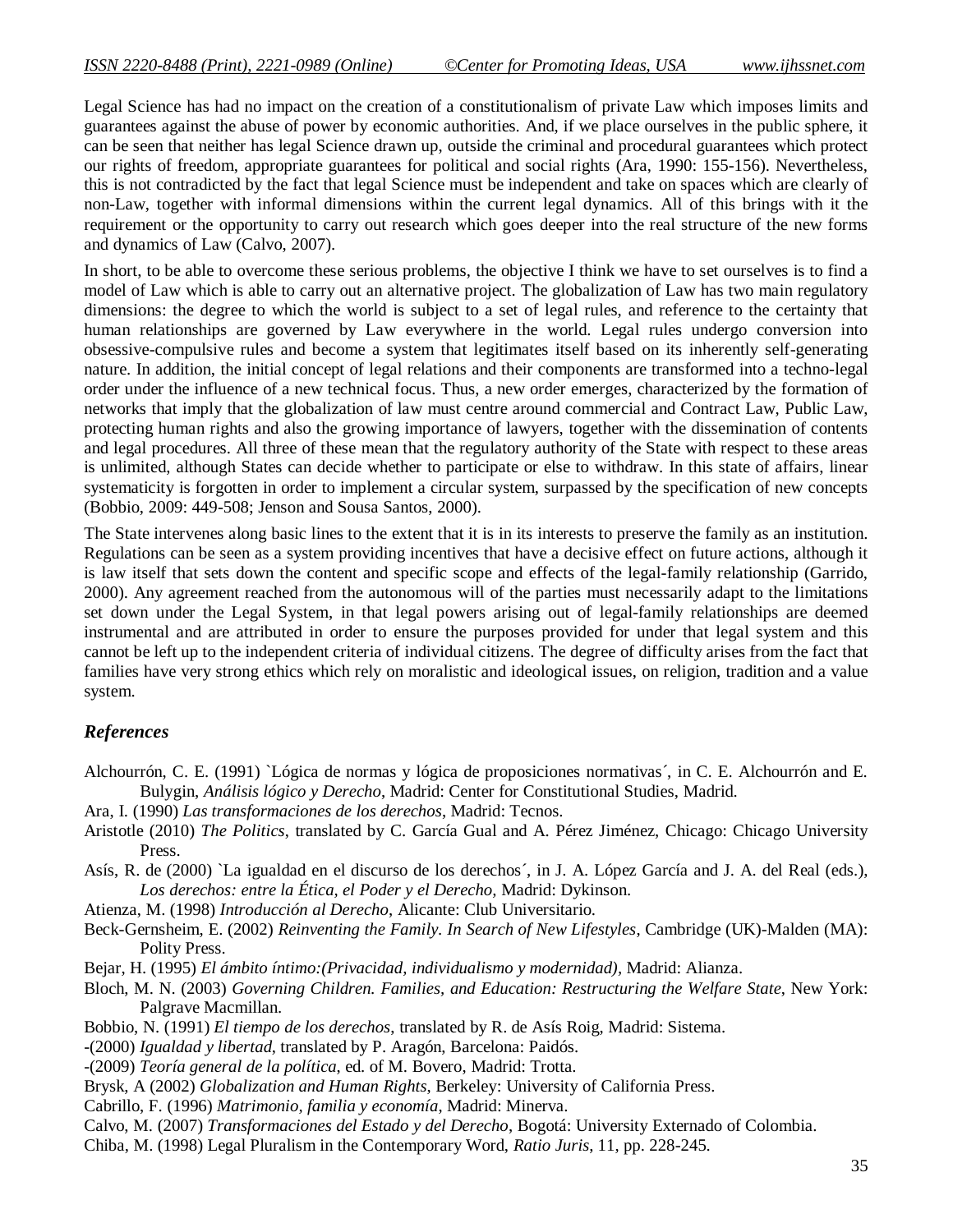- Coing, H. (1996) *Derecho privado europeo*, vol. I, translated by A. Pérez Martín, Madrid: Cultural Foundation of Notaries.
- Commaille, J. (1996) *Miséres de la famille. Question d´État*, Paris: Presses de la Foundation Nationale des Sciences Politiques.
- -(1998) *Une sociologie politique du droit de la famille des référentiels en tension :émancipation, institution, protection, Liber amicorum Marie-Thérèse Meulders-Klein: droit comparé des personnes et de la famille,*  Brussels: Bruyllant.
- Dallos, R. and McLaughlin, E. (2002) *Social problems and the family,* London: Sage.
- Díez-Picazo, L. (1984) Familia y Derecho, Madrid: Civitas.
- Donati, P. (1990) `I diritto-doveri dei mondi vitali: l´Europa delle famiglie´, *Rivista Internazionale di Filosofía del Diritto*, 1, pp 51-65.
- Dumon, W. (1987) `La politique familiale en Europe occidentale. Une refléxion sociologique´, *L´Année Sociologique*, 37, pp. 291-311.
- Ermish, J. F. (2003) *An Economic Analysis of the Family*. Princeton (New Jersey): Princeton University Press.
- Fariñas, M. J. (2002) `De la globalización económica a la globalización del Derecho: Los nuevos escenarios jurídicos´, *Derechos y Libertades*, 8, pp. 179-194.
- Ferrajoli, L. (2002) *Derechos y garantías. La ley del más débil*, translation of P. Andrés Ibáñez and A. Greppi, Madrid: Trotta.
- Flood, J. (1996) `Megalawyering in the Global Order: The Cultural, Social and Economic Transformation of Global Legal Practice´, *International Journal of the Legal Profession*, 3, pp. 169-214.
- Folbre, N. and Bittman, M. (eds.) (2004) *Family Time: The Social Organization of Care*, London: Routledge.
- Garrido, M. I. (2000) La política social de la familia en la Unión Europea, Madrid: Dykinson.
- Gil Calvo, E. (1997) `La estrategia progenitora´, in L. Garrido Medina and E. Gil Calvo (eds.), *Estrategias familiares,* Madrid: Alianza Universidad, pp. 181-200.
- Gill, S. (1998) New Constitucionalism, Democratisation and Global Political Economy, *Pacifica Review*, 10/1, pp. 23-38.
- Goldscheid, J. (ed.) (2013) *Gender and Equality Law,* Surrey: Ashgate.
- Guastini, R. (1999) *Distinguiendo. Estudio de teoría y metateoría del Derecho*, translated by R. Guastini, Barcelona: Gedisa.
- Harris, R. L. and Seid, M. J. (2000) *Critical Perspectives on Globalisation and Liberalism in the Developing Countries*, Leiden: Brill.
- Jamieson, George (1995) *Parental Responsabilities and Rights*, Edinburgh: Sweet and Maxwell.
- Jenson, J. and Sousa Santos, B. (2000) *Globalizing Institutions, Case Studies in Regulation and Innovation*, Aldershot: Ashgate.
- Julios-Campuzano, A. de (2007) `Globalización, pluralismo jurídico y Ciencia del Derecho´, in: A. de Julios-Campuzano (ed.), *Dimensiones jurídicas de la globalización*, Madrid: Dykinson.
- Kellerhals, J. (1987) `Les types d´interaction dans la famille´, *L´Année Sociologique*, 37, pp. 153-179.
- Lansley. S. (2012) *The cost of inequality: why equality is essential for recovery*, London: Gibson Square.
- Luhmann, N. (1990) *Political Theory in the Welfare State*, translated by J. Bednarz, Berlin: De Gruyter.
- MacLean, M. y Kurczewski, J. (2011) *Making family law: a socio-legal account of legislative process in England and Wales, 1985-2010,* Oxford: Hart.
- McGlynn, C. (2006) *Families and the European Union. Law, Politics and Pluralism*, Cambridge (UK): Cambridge University Press.
- McGoldrick, M., Carter, B., and García-Preto, N. (eds.) (2011) *The Expanded Family Life Circle: Individual, Family, and Social Perspectives*, Boston: Pearson Allyn & Bacon.
- Meil, Gerardo (2011) *Individualización y solidaridad familiar*, Barcelona: La Caixa Foundation.
- Millard, E. (1995) *Famille et droit public. Recherches sur la construction d´un objet juridique*, Paris: Librairie Générale de Droit et de Jurisprudence.
- Nelken, David and Feest, Johannes (eds.) (2001) *Adapting Legal Cultures*, Oxford: Hart.
- Parsons, T. and Bales, R. F. (2002) *Family: Socialization and Interaction Process*, London: Routledge;
- Peces-Barba, G. (2004) *Derechos sociales y positivismo jurídico. (Escritos de Filosofía Jurídica y Política)*, Madrid: Dykinson.